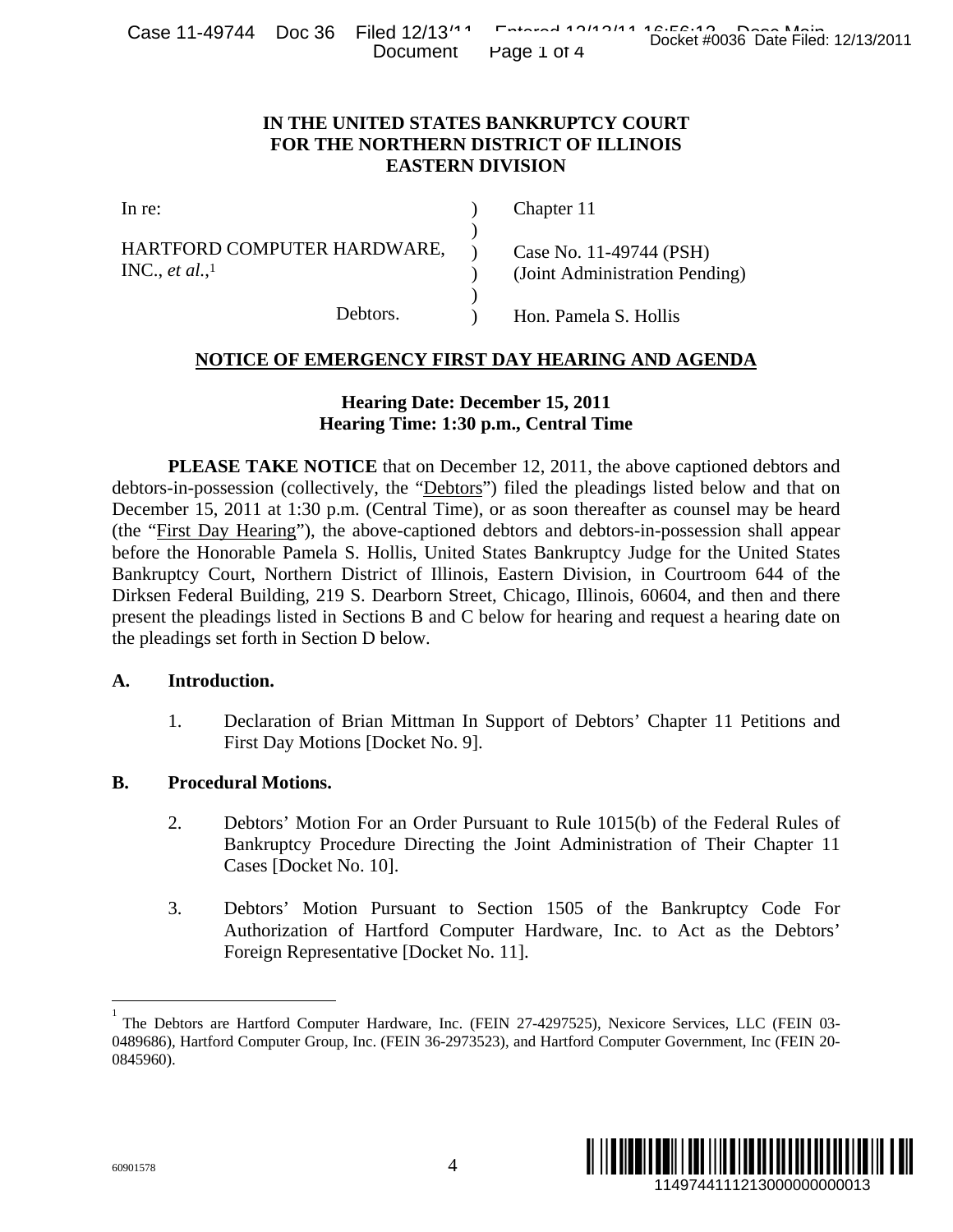4. Debtors' Motion for an Order Appointing Kurtzman Carson Consultants LLC as the Official Claims and Noticing Agent and to Provide Other Essential Services to the Estates [Docket No. 12].

# **C. Motions Related to Debtors' Business Operations.**

- 5. Debtors' Motion for Interim and Final Order (i) Authorizing the Debtors to Obtain Post-Petition Financing Pursuant to 11 U.S.C. § 364, (ii) Authorizing the Use of Cash Collateral Pursuant to 11 U.S.C. § 363, (iii) Granting Adequate Protection to the Prepetition Secured Lender Pursuant to 11 U.S.C. §§ 361 and 363 and (iv) Scheduling a Final Hearing Pursuant to Bankruptcy Rule 4001 [Docket No. 35].
- 6. Debtors' Motion for An Order (i) Approving Continued Use of Existing Bank Accounts, Business Forms, and Cash Management System, and (ii) To Obtain Limited Waiver of the Requirements of 11 U.S.C. § 345(B) [Docket No. 13].
- 7. Debtors' Motion for Entry of An Order Authorizing the Debtors to Pay Prepetition Sales, Use and Other Tax Obligations [Docket No. 31].
- 8. Debtors' Motion for Entry of an Order (i) Authorizing the Payment of Certain Prepetition Shipping Charges and (ii) Granting Certain Related Relief [Docket No. 33].
- 9. Debtors' Motion for Entry of an Order Authorizing Debtors to (A) Honor Certain Prepetition Obligations to Customers and (B) Continue Their Customer Programs and Practices in the Ordinary Course of Business [Docket No. 16].
- 10. Debtors' Motion for Order: Pursuant to Sections 105(a) and 363 of the Bankruptcy Code (I) Authorizing the Debtor to Honor Prepetition Insurance Policies and Renew Such Policies in the Ordinary Course of Business; and (II) Granted Related Relief [Docket No. 17].
- 11. Debtors' Motion for Interim and Final Orders (i) Prohibiting Utilities From Altering, Refusing or Discontinuing Services to, or Discriminating Against, the Debtors, (ii) Determining That the Utilities Are Adequately Assured of Future Payment; (iii) Establishing Procedures for Determining Requests for Additional Assurance; and (iv) Permitting Utility Companies to Opt Out of the Procedures Established Herein [Docket No. 32].
- 12. Debtors' Motion for the Entry of an Order (i) Authorizing Payment of Prepetition Employee Obligations and Related Withholding Taxes; (ii) Authorizing the Prepetition Employee Benefits and Continuation of the Employee Benefit Plans; and (iii) Directing all Banks to Honor Prepetition Checks for Payment of Prepetition Employee Obligations [Docket No. 34].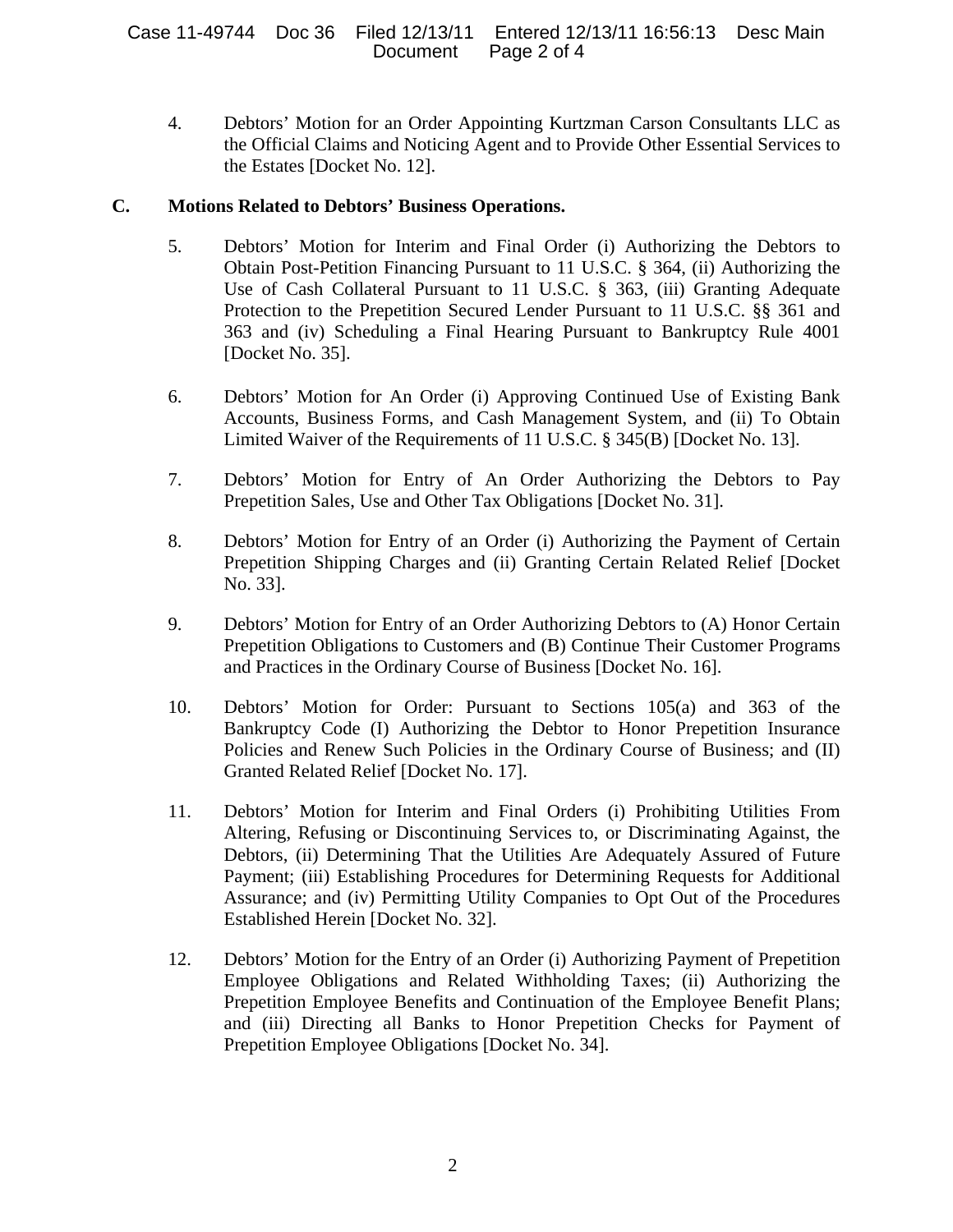# **D. Scheduling of Subsequent Hearing Dates.**

- 13. Debtors' Motion Pursuant to 11 U.S.C. §§ 105(a), 363, 365 and Fed. R. Bankr. P. 2002, 6004, 6006 For (I) Entry of an Order (A) Approving Bidding Procedures; (B) Granting Certain Bid Protections; (C) Approving Form and Manner of Sale Notices; (D) Setting Sale Hearing Date in Connection with Sale of Substantially all of Debtors' Assets; and (II) Entry of an Order (A) Approving the Sale of Debtors' Assets Free and Clear of All Liens, Claims, Encumbrances and Interests; (B) Authorizing the Assumption and Assignment of Certain Executory Contracts and Unexpired Leases; (C) the Assumption of Certain Liabilities; and (D) Granting Certain Related Relief [Docket No. 23].
- 14. Debtors' Motion for An Order Extending The Time Within Which the Debtors Must File Their (i) Schedules of Assets and Liabilities, (ii) Schedule of Executory Contracts and Unexpired Leases, and (iii) Statement of Financial Affairs [Docket No. 21].
- 15. Debtors' Motion for Entry of an Order Pursuant to 11 U.S.C. §§ 105, 501, 502, 503 and 1111(a) and Federal Rules of Bankruptcy Procedure 2002(a)(7) and 3003(c)(3) (i) Setting Deadline for Filing Proofs of Claim, (ii) Approving Proposed Form of Proof of Claim and Procedures for Filing Such Proofs of Claim, and (iii) Approving Form, Manner and Sufficiency of Notice Thereof [Docket No. 22].
- 16. Application of the Debtors for Entry of an Order Authorizing the Employment of Paragon Capital Partners, LLC as Financial Advisor and Investment Banker to the Debtors Under Section 328(a) of the Bankruptcy Code [Docket No. 28].
- 17. Application of the Debtors for Order Authorizing Employment and Retention of Thornton Grout Finnigan LLP as Special Counsel to the Debtors [Docket No. 29].
- 18. Debtors' Motion for an Order Establishing Procedures For Interim Compensation and Reimbursement Expenses of Professionals and Committee Members [Docket No. 30].
- 19. Final Hearing on Debtors' Motion for Interim and Final Orders (i) Prohibiting Utilities From Altering, Refusing or Discontinuing Services to, or Discriminating Against, the Debtors, (ii) Determining That the Utilities Are Adequately Assured of Future Payment; (iii) Establishing Procedures for Determining Requests for Additional Assurance; and (iv) Permitting Utility Companies to Opt Out of the Procedures Established Herein [Docket No. 18].

**PLEASE TAKE FURTHER NOTICE** that copies of all pleadings referenced above have been mailed to you separately.

**PLEASE TAKE FURTHER NOTICE** that copies of all pleadings referenced above are available for inspection: (a) at the office of the clerk of the Bankruptcy Court for the Northern